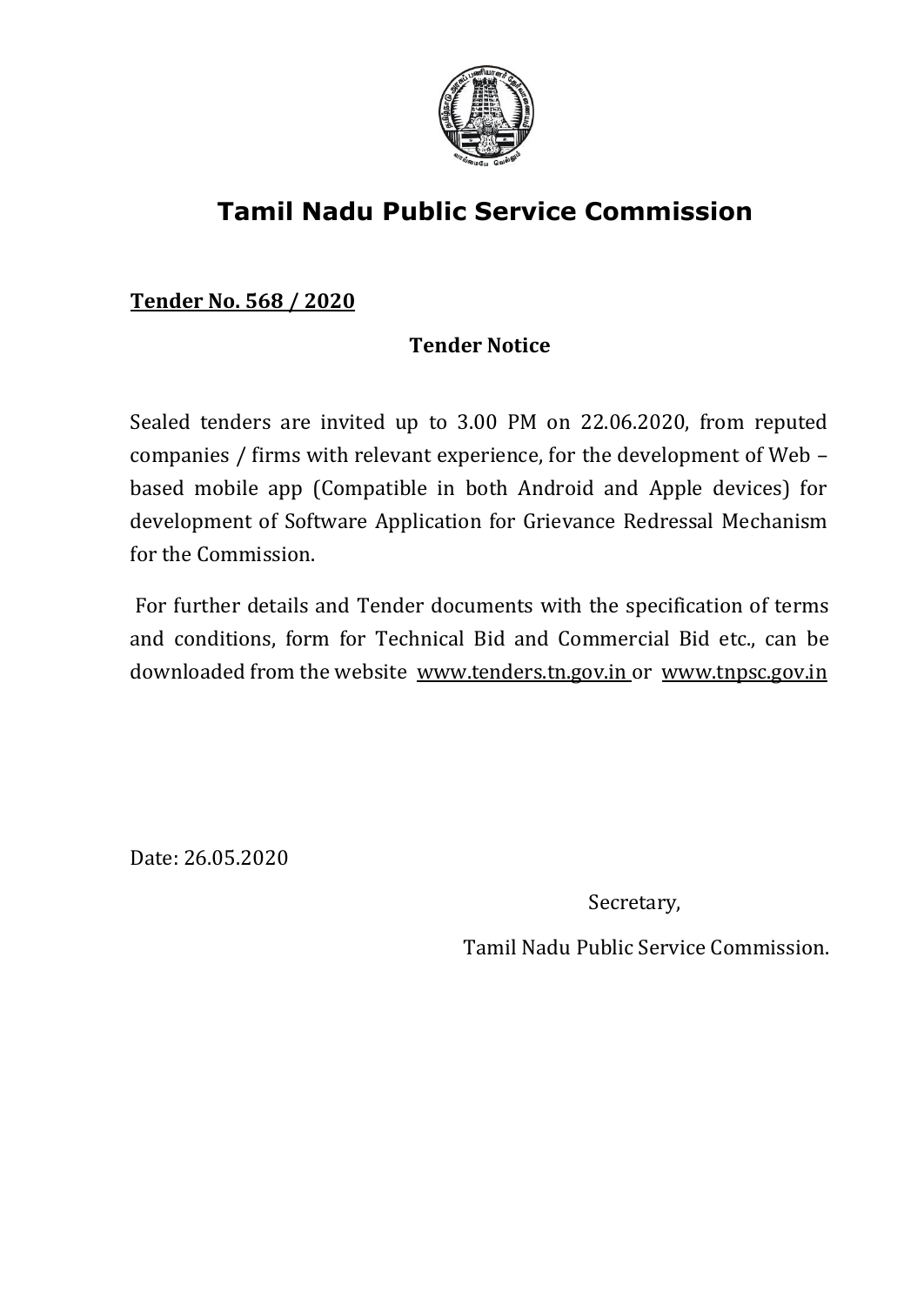# **Tender Tender No. 568/2020**

#### **Tender for development of Software Application for Grievance Redressal.**

Content

- 1. Notice of Inviting Limited Tender and Terms and Conditions.
- 2. Format for Bidder Details (Annexure-I)

| Date of Tender Notice                                       | 27.05.2020 |
|-------------------------------------------------------------|------------|
| bid meeting<br>and<br>Pre<br>clarifications                 | 02.06.2020 |
| Last Date for submission of 22.06.2020<br>Tender            |            |
| Date of Technical Bid Opening<br>& Presentation of solution | 23.06.2020 |
| of<br>of opening<br>Date                                    | 27.06.2020 |
| <b>Bids</b><br>Commercial<br>οf                             |            |
| <b>Technically Qualified bidders</b>                        |            |
| Declaration of Qualified Bidder                             | 27.06.2020 |

#### **Notice Inviting Tender**

Sealed Tenders in the prescribed format under two cover system containing Technical Bid and Financial Bid are invited from the reputed Firms for the development of Web-based mobile app (Compatible in both Android and Apple devices) for development of Software Application for Grievance Redressal as detailed in the Scope of the tender.

> Secretary, Tamil Nadu Public Service Commission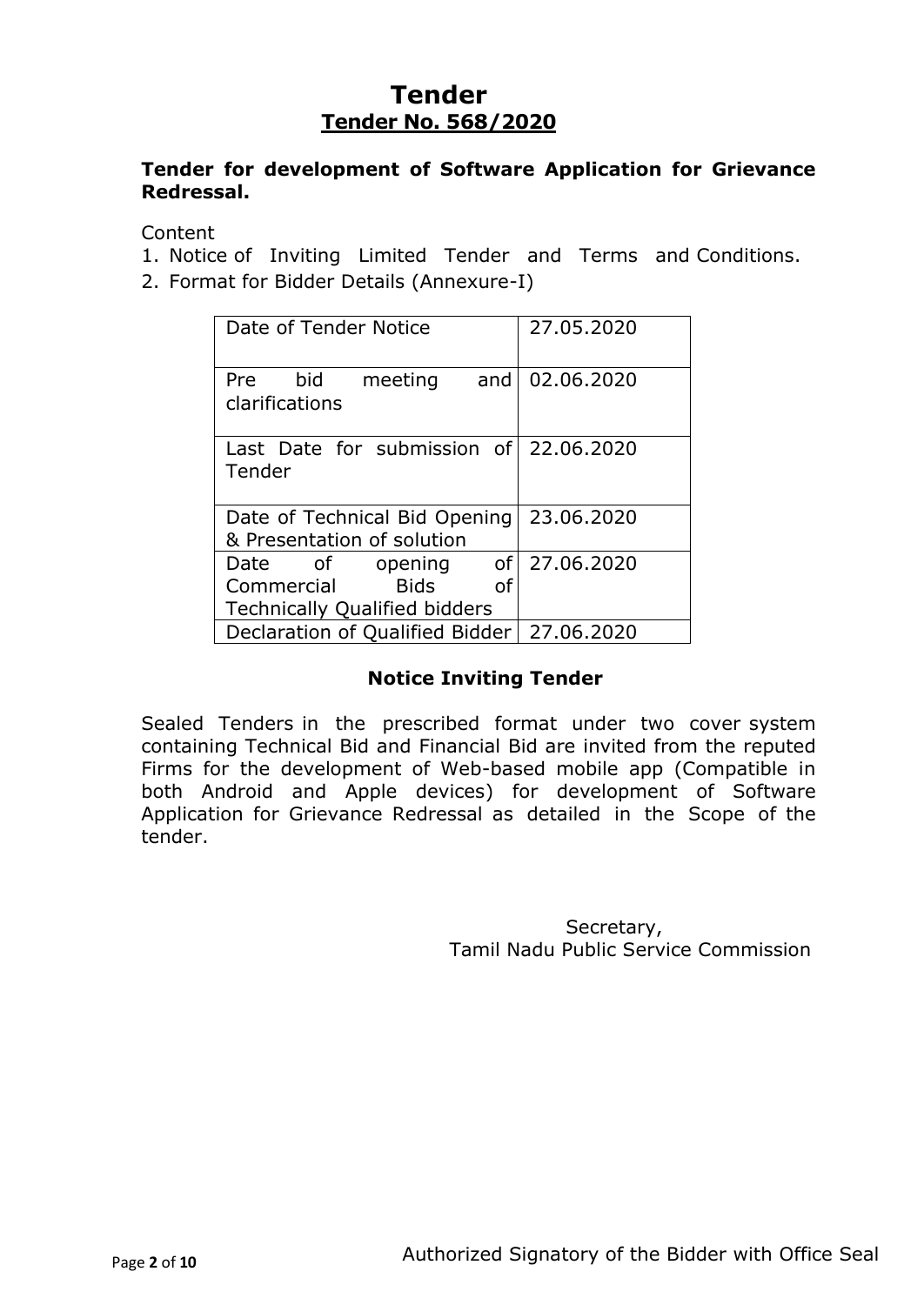# **I. Scope of the work:**

# **Activities:**

# **1.Telephone (GRC System) :**

- 1. General Toll free manual response system should be modified to Interactive Voice Response System (IVRS) system.
- 2. Frequently Asked grievances sought by the callers should be responded immediately by using the pre-recorded information of the IVR software (menu options that a caller can select using his/her telephone keypad shall be provided).
- 3. The information sought for by the caller, should be transferred electronically to the sections concerned for furnishing suitable reply and the same may be communicated to the caller via mobile phone/e-mail. The caller should be provided ID No. for their reference. This ID can be termed as OTP.
- 4. Other related activities arises from time to time.

# **2.E-Mail (GRC System) :**

- 1. E-mail grievances should be modified into a portal grievance system.
- 2. The petitioners shall be to be categorized as OTR registered candidate and information seeker.
- 3. User Friendly dropdown menus should be provided.
- 4. Frequently Asked grievances sought by the OTR registered candidate and information seeker should be responded immediately by using automated reply system using this software application.
- 5. The Registered candidate should be allowed to seek information by giving their OTR ID and Password, whereas the information seeker should be allowed to seek information by getting their E-mail id & mobile number. The information sought by them shall be transferred to the sections concerned electronically for obtaining/getting suitable reply and the same shall be communicated to candidates electronically. The Registered candidate and information seeker should be provided ID No. for their reference (MGRID).
- 6. Other related activities arises time to time.

# **3. Tappal (Tappal & RID sections) :**

- 1. The manual tappal system should be modified as Tappal tracking software application.
- 2. The tappals (General / Govt. Tappals) received in hard copies should be scanned and transferred to the sections concerned through electronic mode.
- 3. The RTI tappals seeking various information relating to different sections should be transferred electronically to respective section for getting suitable replies.
- 4. The details of receipt, action taken and reply sent within the stipulated time limit should be monitored through the dashboard of the software application.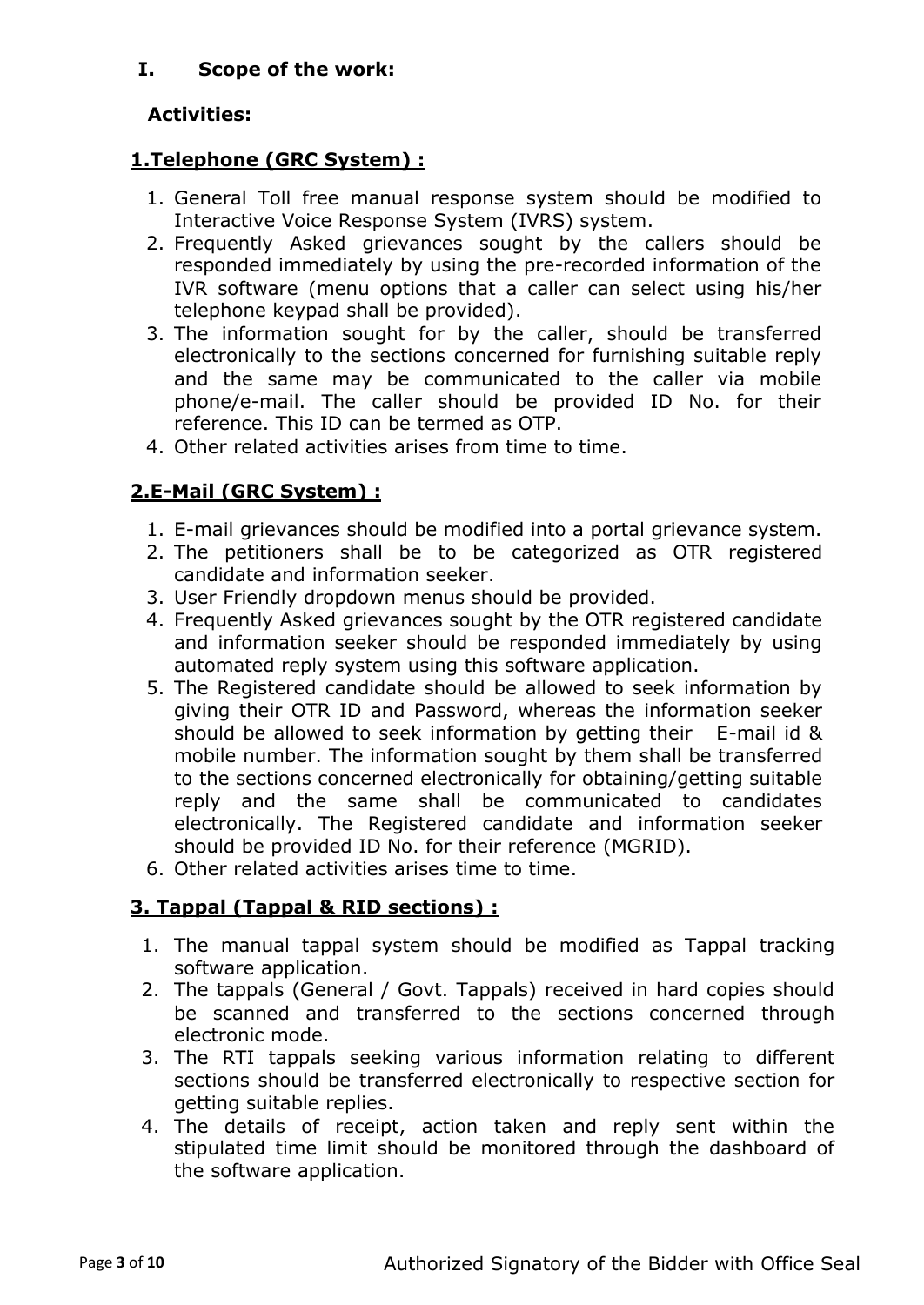- 5. In case of consolidated reply, reply received from various sections shall be consolidated into a single reply and the same has to be sent to the candidate through RPAD. Necessary provisions have to be made generating unique reference id.
- 6. CM/PM cell petitions received should also be processed like RID petitions received under RTI Act.
- 7. Other related activities arise from time to time.

#### **4. Automated Voice Call :**

- 1. The bidder has to send recorded automated voice call to the shortlisted candidates through the registered mobile numbers. There shall be a provision to monitor the number of calls attended and not attended. Failed calls shall be tried again and again till it is successfully delivered to the registered mobile numbers.
- 2. Other related activities arise from time to time.

#### **II. Eligibility:**

- 1. The Service Provider should be an Indian Registered firm from IT and ITES business.
- 2. The Service Provider should have atleast **Three years experience** in providing trained manpower and Executed IT enabled Services to Government Departments, Public Sector Companies, Government Autonomous organizations or reputed private companies. The Service Provider should have executed a minimum of three such contracts during last 3 years.
- 3. The bidder should have registered office / operating branch at Chennai, Tamil Nadu.
- 4. The bidder should have minimum Annual Turnover of Rs.50 Lakhs for preceding three accounting years between 2016-2017, 2017- 2018 and 2018-2019.
- 5. The bidder should have rendered service for atleast 2 years in Government Sector or similar work in reputed firms.
- 6. The bidder should have his own Bank Account.
- 7. All terms & conditions of tender are acceptable to agency/firm.

#### **III. General Conditions:**

- 1. The bidder should establish the infrastructure for installing a call centre (Toll free number) including supply of staff.
- 2. The contract period shall be Three (3) Years.
- 3. The bidder should arrange all infrastructure required for this project including a server. User nodes are available in the Commission's office.
- 4. The list of infrastructure required in cognizance with the scope of work should also be furnished along with the Technical Bid.
- 5. The infrastructure should be of good quality manufactured by Standard Companies with recognised standards and innovatives.
- 6. The bidder shall develop all software module using open source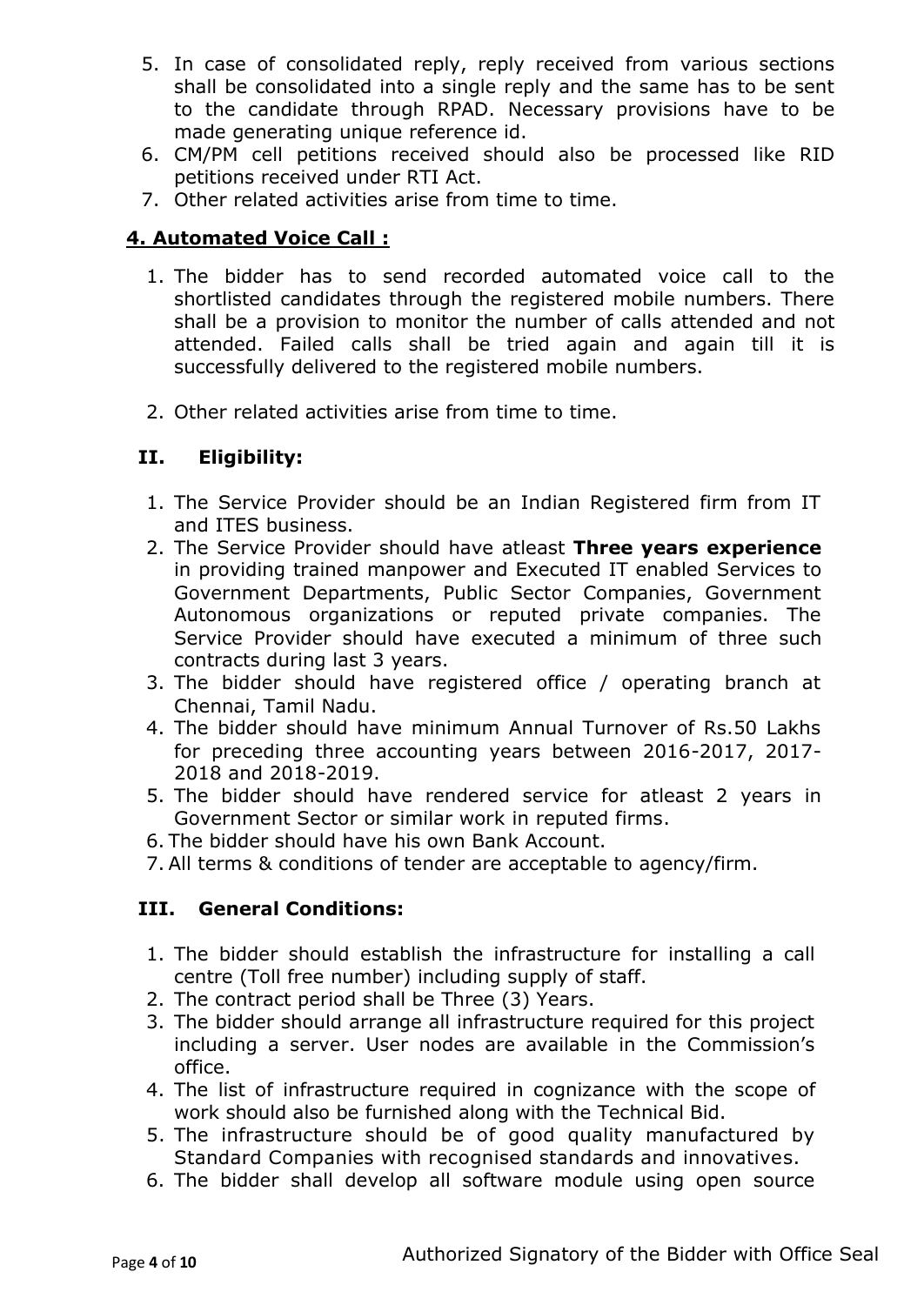application / software.

7. All statutory obligations vests with the bidder.

#### **IV. Other Conditions:**

- 1. Successful Bidder shall accept the work and start the work within a week on receipt of work order. Otherwise, EMD will be forfeited.
- 2. The software development shall be completed within a period of 2 months from the date of issue of work order.
- 3. Only those firms which, in their individual capacity, satisfy the eligibility criteria, need to quote for this tender and the bids submitted by the bidders who do not fulfil the eligibility criteria will be summarily rejected (atleast for a period of one year)
- 4. The bidder should establish the required infrastructure and provide necessary manpower.
- 5. Sufficient manpower (Call attenders, Mail attenders, Software developer) should be deployed in this project and atleast one / two developers should be deputed and made available in the office of TNPSC till the completion of project.
- 6. The software application shall be in Content Management System (CMS) so as to be user friendly and the Staff of the TNPSC shall change the content as per the requirement from time to time.
- 7. Training to the Staff of the Commission:

The Software developed or purchased shall be the property of the Commission. The Hardware purchased shall also be the property of the Commission. After completion of the Tender period, all software and Hardware should be handed over to the TNPSC in good working condition, to the satisfaction of the TNPSC.

The Staff of the Commission shall be trained in Software coding within a period of Six Months, so that they can do the further customization of the software module themselves from time to time.

The bidder should provide all the source code to the TNPSC and training to the staff of TNPSC within 6 months from the date of issue of work order.

- 8. The bidder should quote the rate for the manpower as well as the infrastructure to be setup for this purpose.
- 9. Incomplete Tenders are liable to be rejected. Conditional bids shall not be considered and will be rejected.
- 10.The Employee Provident Fund (EPF) and Employee State Insurance (ESI) contribution in respect of all employees shall be borne by the Service Provider.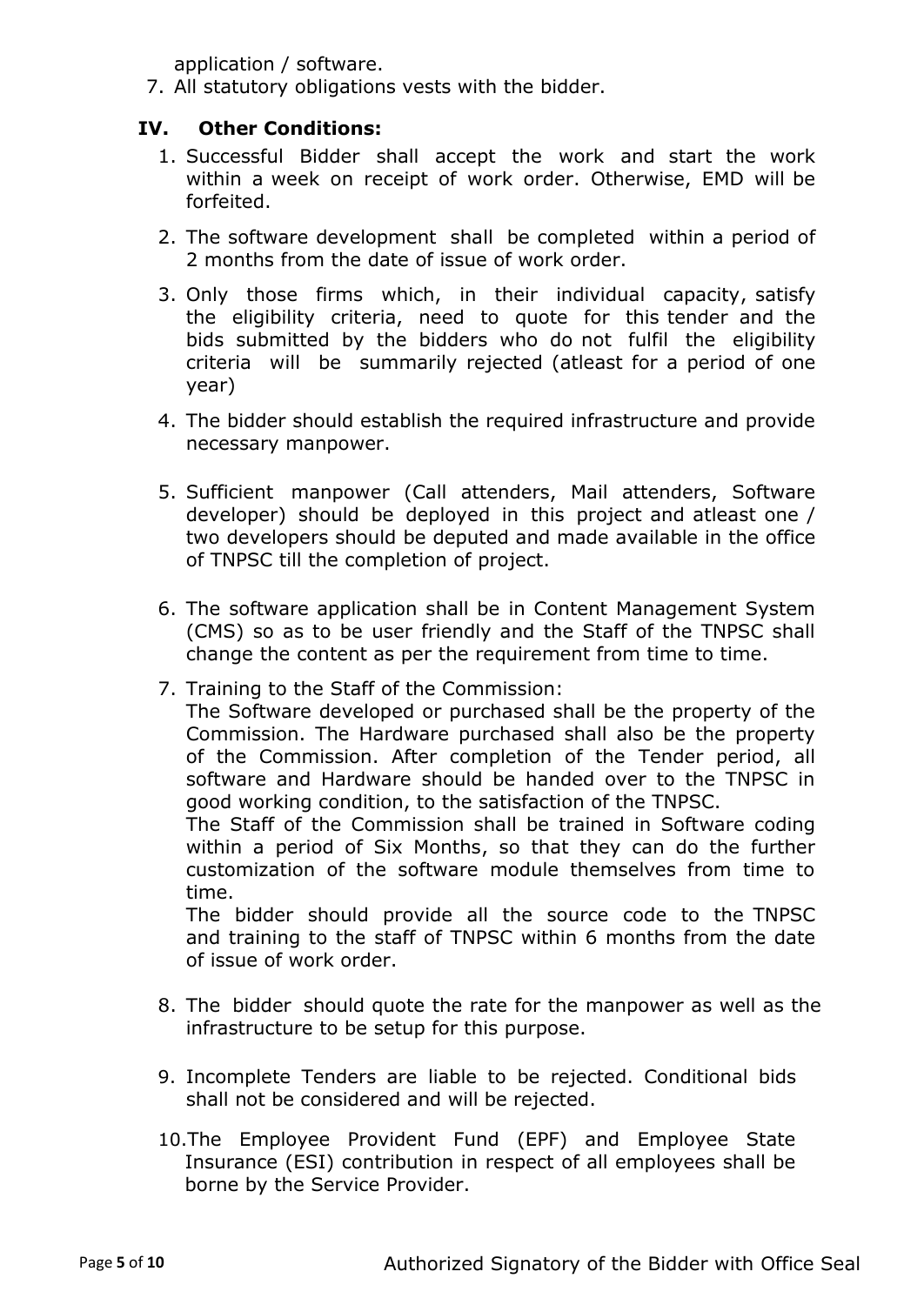- 11. The bidder should have valid licence from the competent authority under the provisos of Contract Labour Act, 1970 and Contract Labour (Regulations & Abolition) Central Rules, 1971.
- 12.Working Hours: The normal working hours of TNPSC will be from 10.00 AM to 5.45 PM and five days a week (i.e. Monday to Friday). However in case of emergencies / exigencies or during examinations, the working hours and working days are likely to be extended i.e. even on Saturdays and Sundays / (24x7) (In respect of Activities 1 and 2).
- 13.The Agency should engage experienced Professional personnel for the development of module.
- 14.TNPSC will award the contract to the Tenderer whose Tender has been determined to be substantially responsive and has been determined as the lowest evaluated bid, provided further that the Tenderer is determined to be competent to execute the job satisfactorily. TNPSC shall however not bind itself to accept the lowest or any Tender, wholly or in part.
- 15.TNPSC, reserves the right to accept or reject any Tender, and to annul the Tender process and to reject all bids at any time prior to award of the contract, without thereby incurring any liability to the affected Tenderer or Tenderers on the grounds of its action. The decision of TNPSC in this regard would be final and binding.
- 16.Entire activities shall be done by the successful bidder themselves and it should not be outsourced.
- 17.No corrupt or Fraudulent Practices: Bidders should observe the highest standard of ethics during execution of the contract. TNPSC will reject a proposal if it is found that the Bidder has engaged in corrupt or fraudulent practice(s) while competing for the contract in question.
- 18.The bidder should not have been blacklisted by any State Govt or Central Govt Department or PSU or any other Organization /Agency for any reason.
- 19. Income Tax as applicable shall be deducted at source.
- 20.The bidder should enclose copies of documents substantiating his claims in this tender, failing which the tender will be rejected without any further information.
- 21. Page reference for the enclosed documents shall be made in the respective places of the eligibility conditions and other conditions,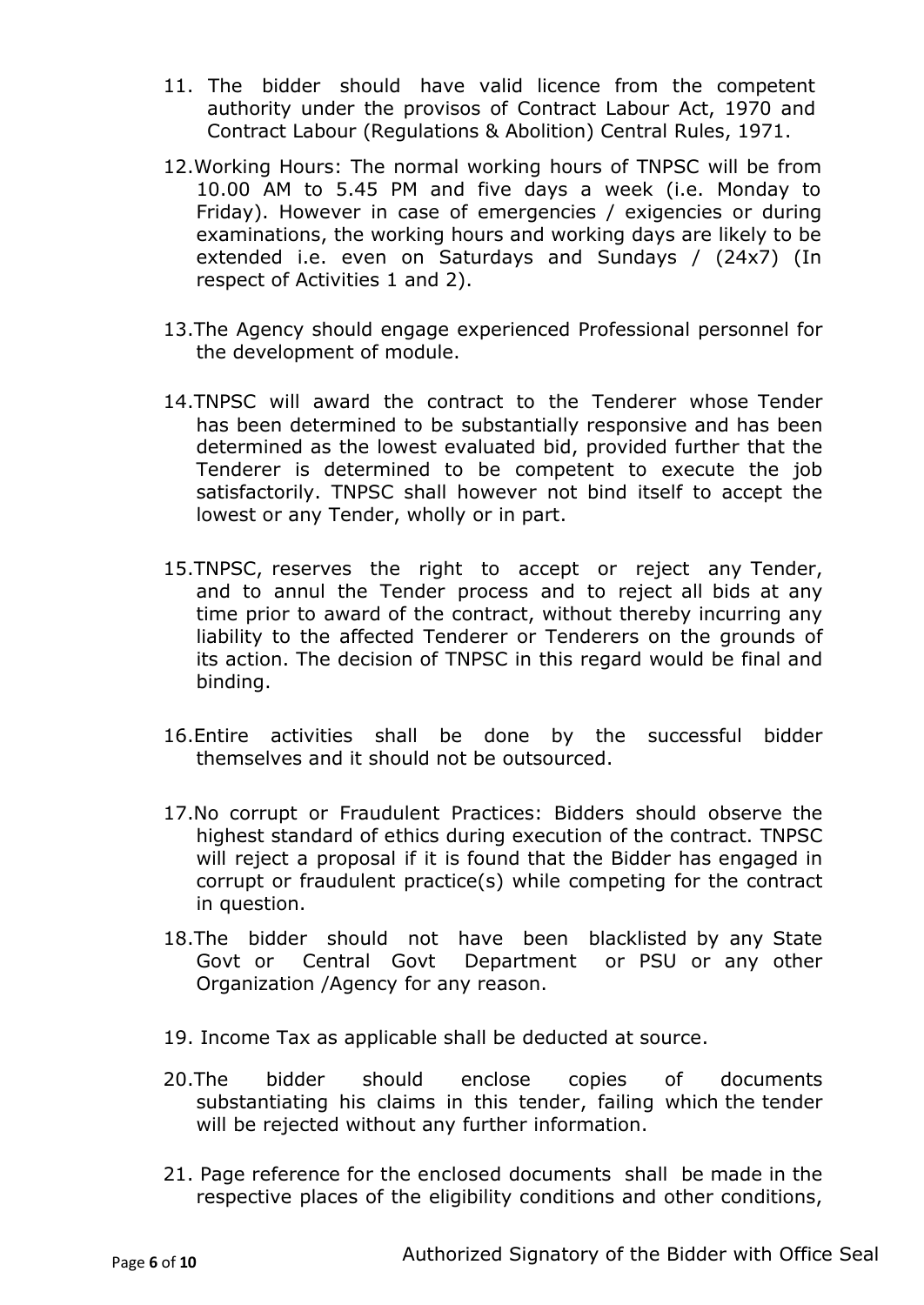wherever necessary.

22.Supply, Installation and Maintenance of Hardware and Software: The bidder should install all required Hardware and Software for this purpose. The company has to maintain the Hardware and Software during the contract period.

# **V. Submission of Bids:**

- 1. Cover-I: The Technical Bid envelope shall contain necessary documentary evidences to substantiate the parameters indicated in the tender document.
- 2. Cover II: The Financial Bid envelope shall contain only Price Bid as in Annexure-I. In case, any Bidder encloses the Financial Bid within Technical Bid, the same shall be rejected summarily.

# **VI. Evaluation of Bids:**

- 1. Technical Evaluation shall be done based on the following factors: a) Experience in the field
	- b) No. of similar Projects executed.
	- c) Infrastructure.
	- d) Technical Manpower
	- e) Technical Proposal
	- f) Presentation etc.,
	- g) Understand the features of software solution in greater detail with deep knowledge.
	- h) Approach and Methodology
	- i) Project plan
	- j) Technical solution proposed in the Technical Bid
	- k) Innovative services proposed in the technical proposal
	- l) Pictorise a live demo of the solution proposed
	- m)Other important components of the proposal
	- n) The technical evaluation of the bid will be based on the Bidder's response to the requirements as mentioned in the tender document, which will include the Technical Specifications mentioned in the tender document.
	- o) Quality of the hardware infrastructure to be deployed for this proposal.

#### **2. Financial Evaluation**

- a)The Financial Bid of those Bidders who have been found to be technically eligible will alone be opened. The Financial bids of ineligible bidders will not be opened.
- b)The Financial Bids shall be opened in the presence of representatives of technically eligible Bidders, who may like to be present. Financial bid will be opened on the date and time mentioned in the fact sheet at the office of TNPSC .
- 3. **Evaluation and Comparison of Bids**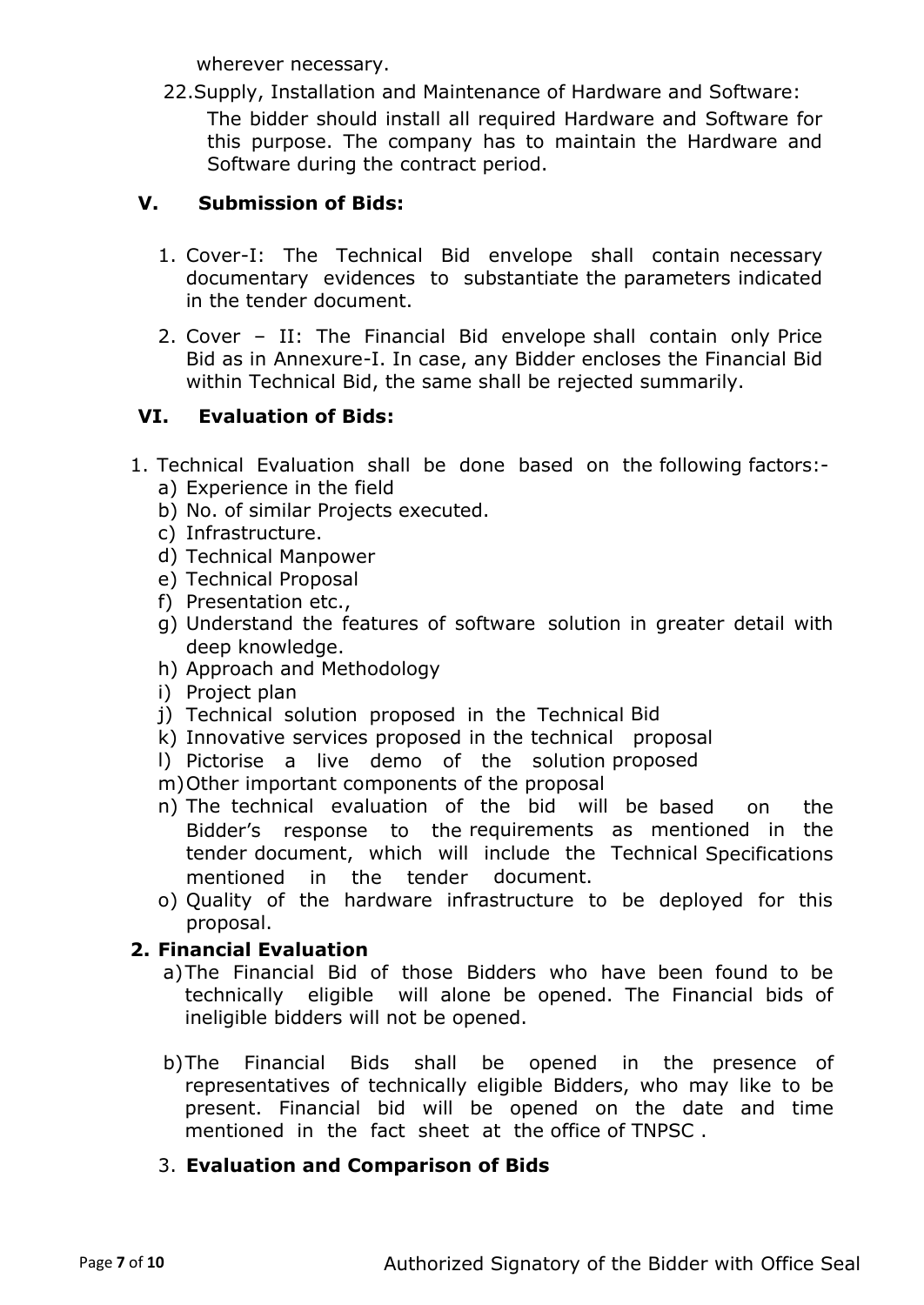- a) 40 % weightage will be awarded for Technical Evaluation and 60 % weightage will be awarded for Financial Evaluation.
- b) Technical Bid will be assigned a Technical score (TS) out of a maximum of 100 points.

#### **a. Final Evaluation Criteria - Quality and Cost based selection (QCBS)**

The individual Bidder's commercial scores (CS) are normalized as per the formula below:

# **Fn= Fmin/Fb \* 100**

(rounded off to 2 decimal places) Where, Fn= Normalized commercial score for the Bidder under consideration Fb= Absolute financial quote for the Bidder under consideration Fmin= Minimum absolute financial quote

# **Composite Score (S)** = Ts \* 0.40 + Fn \*0.60

The Bidder with the highest Composite Score(S) would be awarded with the contract, subject to the fulfillment of tender conditions given in this tender document.

#### **VI. Validity of Bids:**

The bids submitted for this tender shall be valid for 6 months from the date of submission of tender.

#### **VII. EARNEST MONEY DEPOSIT (EMD):**

- 1. The Bidder should enclose the bid security (EMD) of Rs.50,000/- (Rupees Fifty Thousand only in the form of Demand Draft obtained in favour of The Secretary, Tamil Nadu Public Service Commission.
- 2. The Earnest Money will be forfeited on account of one or more of the following reasons: -
- i. If the Bidder withdraws his Bid during the validity period specified in the Tender Document.
- ii. In case of a successful Bidder, if he fails to sign the Agreement in time; or furnish Performance or Bank Guarantee.
- iii. If the bidder fails to complete the project as described in the Tender.
- iv. If the performance of the Bidder damages the reputation of the Commission and affects its functions.
	- 3. EMD of the successful Bidder will be adjusted in the Security Deposit.
	- 4. EMD of all unsuccessful bidders will be released by TNPSC within one (1) month from the date of finalization of the tender.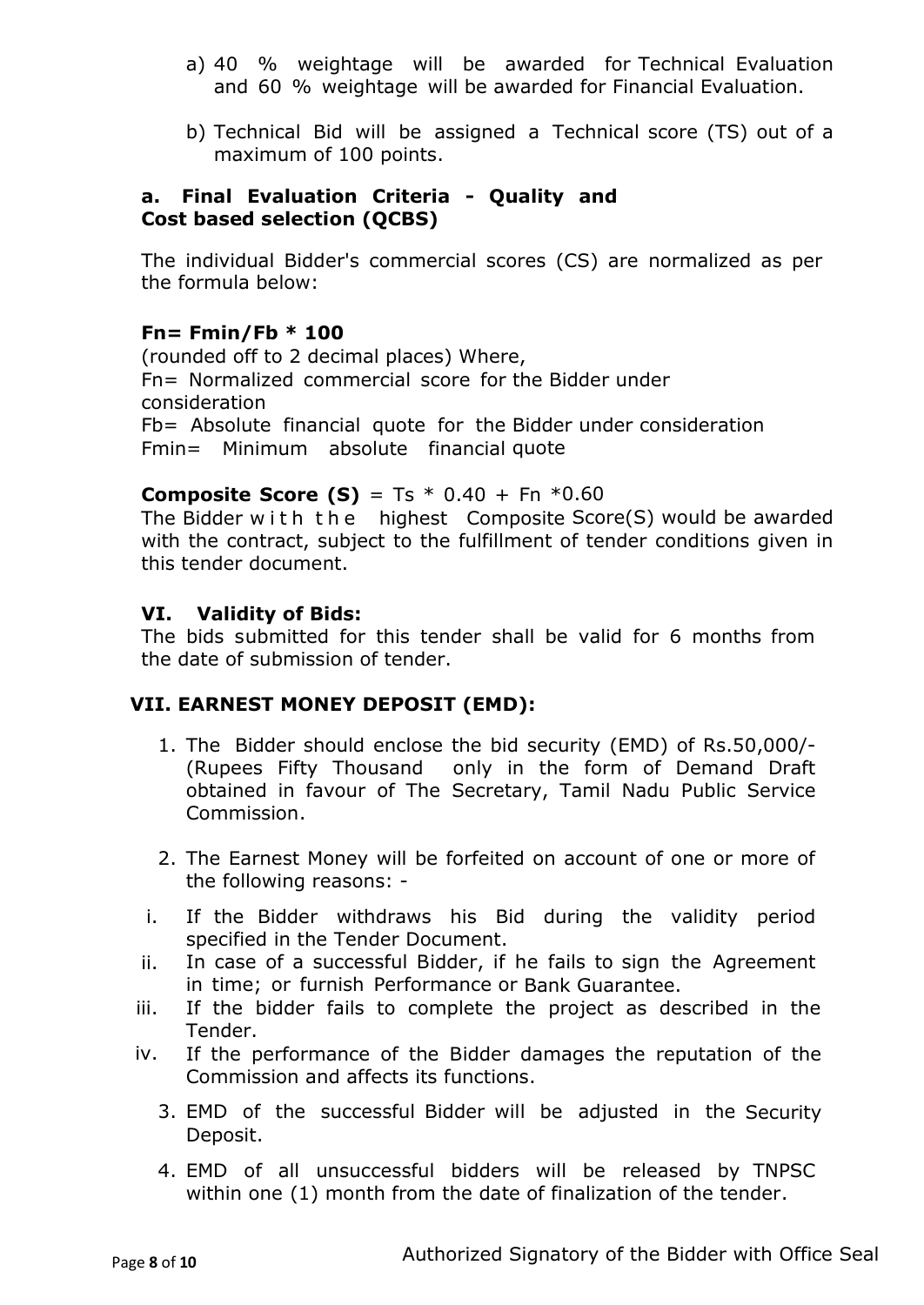5. The EMD amount is interest free and will be refundable to the unsuccessful bidders without any accrual of interest over it.

#### **VIII. Right to Terminate the Process**

TNPSC reserves the right to annul the Tender Document process, or to accept or reject any or all the Bids in whole or part any time without assigning any reason and without incurring any liability to the affected bidder(s) or any obligation to inform the affected bidder(s) on the grounds for such decision.

#### **IX. Clarifications and amendments of Tender Document**

- 1. During the process of evaluation of Bids, TNPSC may, at its discretion, ask Bidders for clarifications on their bid. The Bidders are required to respond within the prescribed timeframe for any such clarification. In case of noncompliance, their bids will be disqualified and rejected without further notice.
- 2. TNPSC may, for any reason, modify the Tender Document from time to time. The amendment(s) to the Tender Document would be clearly spelt out, posted on the website as provided in the document and the bidders may be asked to amend their bids due to such amendments.

#### **X. Late Bids**

1. Bids received after the due date and the specified time (including the extended period, if any) for any reason whatsoever, shall not be entertained and shall be returned unopened. TNPSC shall not be responsible for any postal delay or non-receipt/ nondelivery of the documents. No further correspondence on the subject will be entertained.

#### **Note:-**

i. Evaluation Committee may, at its discretion, call for additional information from the bidder(s) through e-Mail /Fax/ Telephone /Meeting or any other mode of communications. Such information has to be supplied within the time frame as provided by Evaluation Committee, otherwise Evaluation Committee shall make its own reasonable assumptions or the bid is liable to be rejected. Seeking clarifications cannot be treated as Acceptance of the Bid. For verification of information submitted by the bidders, the committee may visit bidder's offices. The bidders shall provide all the necessary documents, samples and reference information as desired by the Committee. The bidders shall also assist the Committee in getting relevant information from the bidders' references.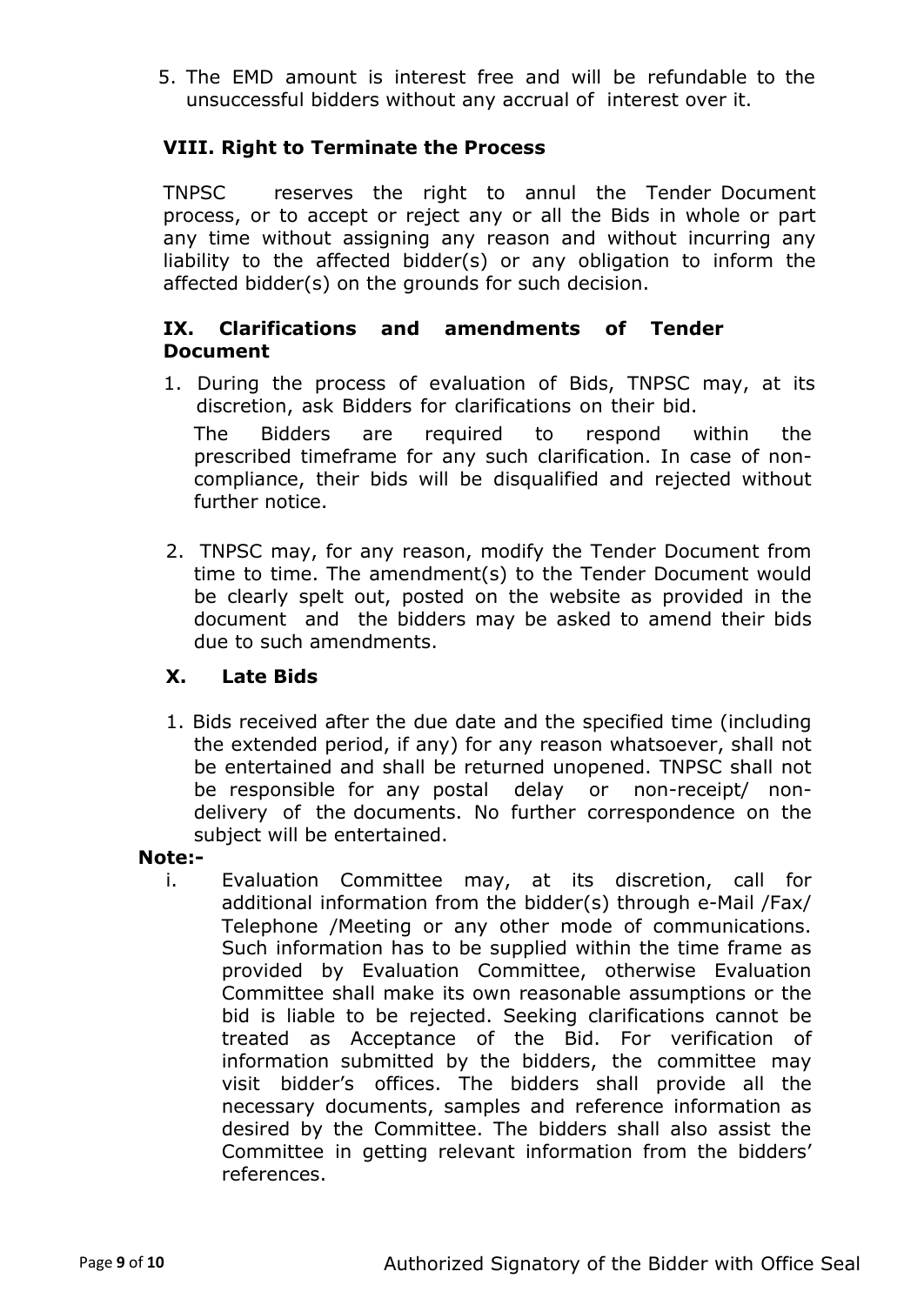### **XI. Notification of Award of Contract**

TNPSC will notify the successful bidder in writing that his bid has been accepted. The notification of award will constitute the formation of the contract after submission of bank guarantee performance by the successful bidder.

#### **XII. Signing of Contract**

The successful bidder shall sign the Contract within 16 working days of the release of notification/Letter of Intent. After signing of the Contract, no variation or modification of the terms of the Contract shall be made.

#### **XIII. Payment:**

Payment for this contract will be made in 4 stages.

- 1) 1/3 of the payment will be released within a period of two months or successful development of software module whichever is earlier.
- 2) Next part of the payment will be released at the end of successful completion of second year.
- 3) Third part will be released at the end of third year, after successful completion of the Project / Contract.
- 4) For AMC, if signed, 50% of the amount will be released on the day of AMC contract signed and the remaining 50% will be released after 6 months.

#### **XIV. Penalty:**

- 1. If any of the stages specified, either not completed or not completed satisfactorily as per the approved time schedule, forming part of the contract agreement due to reasons solely and entirely attributable to the Selected Bidder and not in any way attributable to the delay on the part of TNPSC, a penalty @ 1.0% of the bid value of the delayed stage of the item, per day (subject to a maximum of 10%) may be imposed and accordingly the time for the next stage be reduced by the TNPSC, for the delay.
- 2. If the delay adversely affects the conduct of examination Processes the Security Deposit and Performance Security will be forfeited and other legal action will be initiated as per terms and conditions of contract. The TNPSC may rescind this part of the contract and shall be free to get it done from any other agency at the risk and cost of the Selected Bidder.